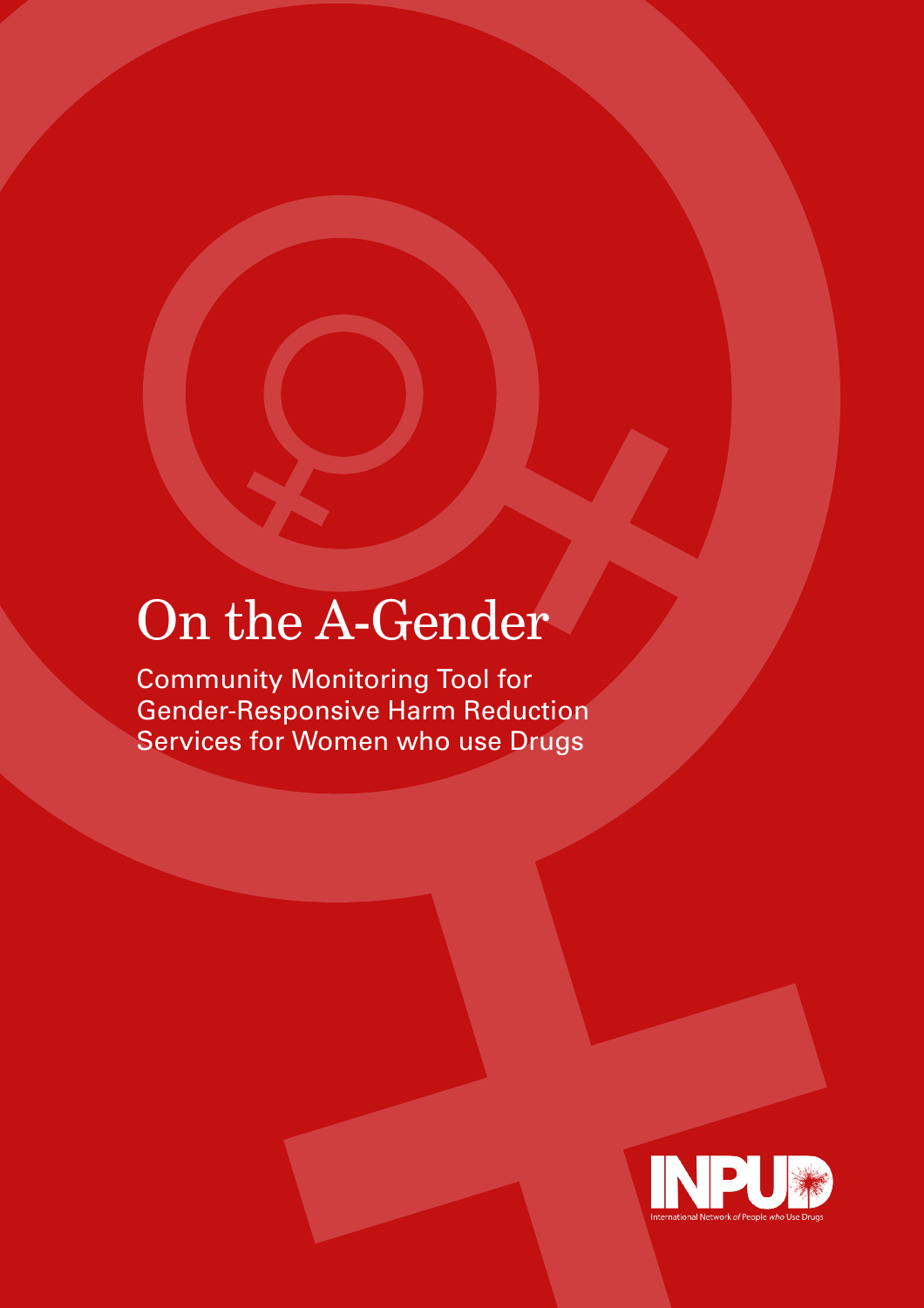**On the A-Gender:** Community Monitoring Tool for Gender-Responsive Harm Reduction Services for Women who use Drugs

# Introduction

#### **Why is it needed?**

Worldwide, women who use drugs are vastly underserved within health and social services and programmes1 . This is evidenced by the higher HIV and hepatitis C prevalence amongst women who inject drugs and driven by the ongoing criminalisation, stigma, and discrimination faced by people who use drugs, further compounded by gender inequality and gender-based discrimination2 . National and international research, services, guidelines, and training programmes are either gender-neutral or male-focused. As harm reduction services are primarily tailored to men, women who use drugs often find their specific needs being unacknowledged and unaddressed, leading to non gender-responsive harm reduction services. For example, harm reduction services and programmes may not guarantee women's personal safety and confidentiality. In addition, they also may not provide or make referrals to culturally-competent sexual and reproductive health services, services for pregnant women, or childcare. Staff in these programmes may not be trained to provide adequate support for women who use drugs including for sex workers and transwomen who use drugs — many of whom have experienced gender-based violence<sup>3</sup>.

#### **What is its purpose?**

The *On the A-Gender: Community Monitoring Tool for Gender-Responsive Harm Reduction Services for Women who use Drugs* aims to be a resource for community advocates to begin documenting, evidencing, and addressing this state of play. By doing so, community advocates can begin to identify areas and locales where gender-responsive services are severely lacking or identify services and programmes that can provide examples of good practice and be scaled up.

Designed to be primarily used by networks of people who use drugs, the tool is envisaged to be most effective when used by peer researchers who have the trust and rapport of the community. It is also suitable to be used by programme managers, staff, and other researchers. The tool acknowledges the diversity and intersectionality of women who use drugs — including sex workers, lesbian and transwomen.

<sup>1</sup> Harm Reduction International. (2018). Women and harm reduction. Retrieved from https://www.hri.global/files/2019/03/06/women-harm-reduction-2018.pdf

<sup>2</sup> Women and Harm Reduction International Network. (2015). *WHRIN submission to OHCHR submission to the 30th session of the Human Rights Council (Resolution A/HRC/28/L.22) in regard to the special session of the UN General Assembly on the world drug problem (UNGASS) 2016.* Retrieved from https://whrin.site/ohchr-submission-to-the-30th-session-of-the-human-rights-council-resolution-a-hrc-28-l-22-in-regards-to-the-special-session-of-the-un-general-assembly-on-the-world-drug-problem-ungass-2016/

<sup>3</sup> Stoicescu, C., Cluver, L., Spreckelsen, T., Casale, M., Sudewo, A., & Irwanto. (2018). Intimate Partner Violence and HIV Sexual Risk Behaviour Among Women Who Inject Drugs in Indonesia: A Respondent-Driven Sampling Study. *AIDS And Behavior, 22*(10), 3307-3323. doi: 10.1007/s10461-018-2186-2

<sup>4</sup> Transgender is used in this survey to describe persons whose gender identity (their sense of their gender) is different from the sex they were assigned at birth. It is not a diagnostic term and is not a medical or psychological condition.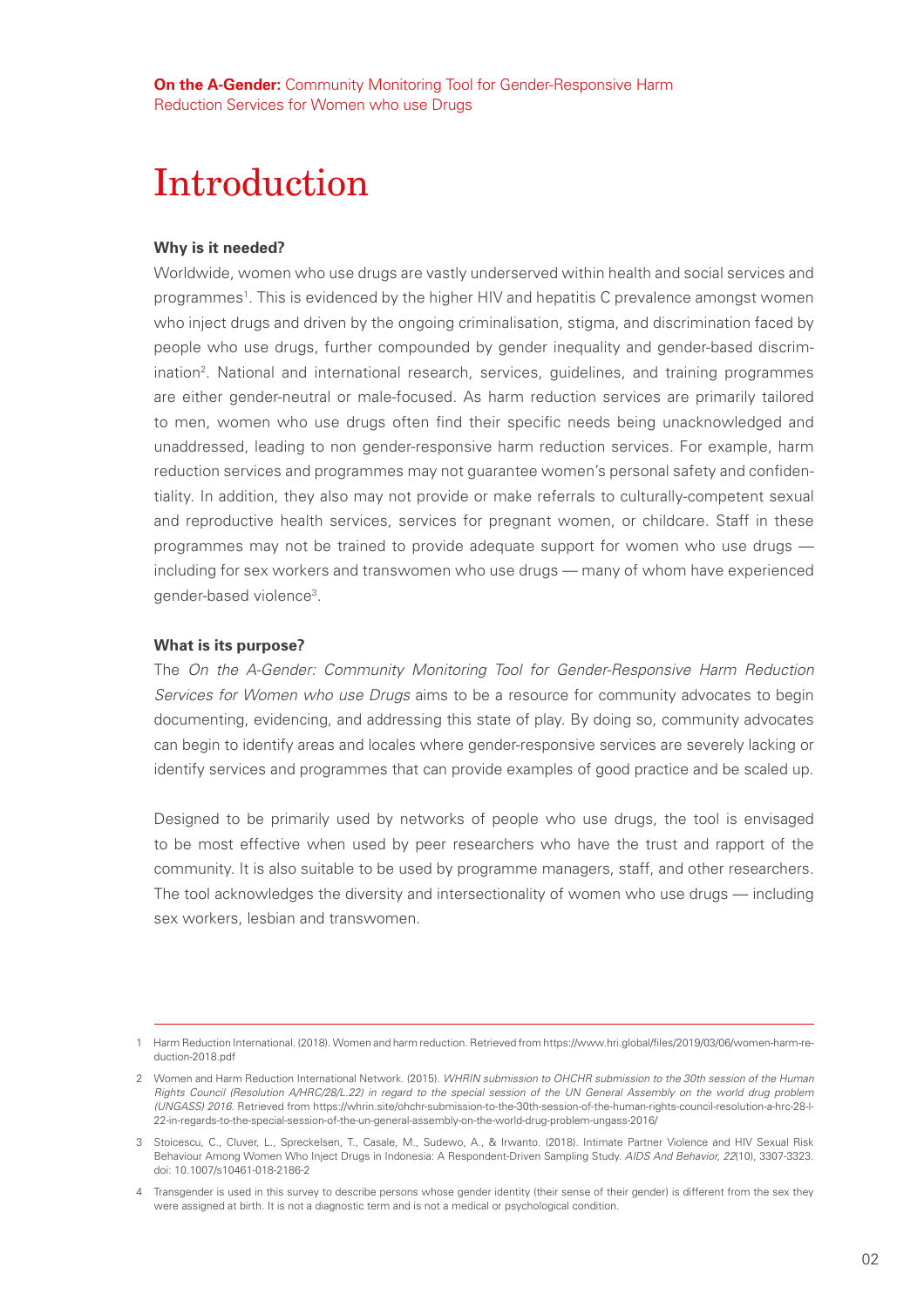We hope this resource can be a useful and a practical first step towards developing advocacy strategies to introduce and scale up gender-responsive harm reduction services in various settings around the world. In this way, the right to health of women who use drugs can be respected and better promoted.

Examples of how the information collected from this survey can be used by community advocates to demand better and more inclusive services for women who use drugs include: -

- Bringing a report of survey results to the attention of Programme Community Committees or Advisory Boards
- Submitting the report of survey results and\or requesting a meeting with Programme Managers of local, regional or national Harm Reduction Programmes
- Liaising with the people who use drugs or key population representative on the Global Fund Country Coordinating Mechanism (CCM) to highlight gender gaps in programming
- Submitting the report of survey results and\or requesting a meeting with policymakers and other decision-makers in your locale or country
- Submitting the written report and or requesting a meeting with donors
- Presenting the results of the survey at a national or global conference

#### **Where does it come from?**

This tool has been developed by the International Network of People who use Drugs (INPUD) and the International Network of Women who use Drugs (INWUD), in collaboration with the United Nations Office of Drugs and Crime (UNODC) HIV/AIDS Section and Koalisi Satu Hati , a community advocacy group in Indonesia. It is based on the *Policy Brief: Women who inject Drugs: Addressing Specific Needs* (UNODC, UNWomen, WHO, INPUD, 2014) and its companion guidelines *Addressing the specific needs of women who inject drugs: Practical guide for service providers on gender-responsive HIV services* (UNODC, INPUD, 2016).

**Data protection and security:** Great care must be taken to ensure the confidentiality and security of data during the collection, storage and use phase. Benefits of collecting the information must be weighed against the risks of data collection. Individuals must give informed consent to the collection, storage and use of their personal data. Consent forms should be separated from survey questions and kept in safe places. If collected and stored online, data must be securely backed up and password-protected, and anonymised as much as possible. If collected and stored in paper form, these must be locked away in a secure place with access restricted on a need-to-know basis. Unique identifier codes should replace personal identifying information. Training on ethics and data safety should be offered to those carrying out the research.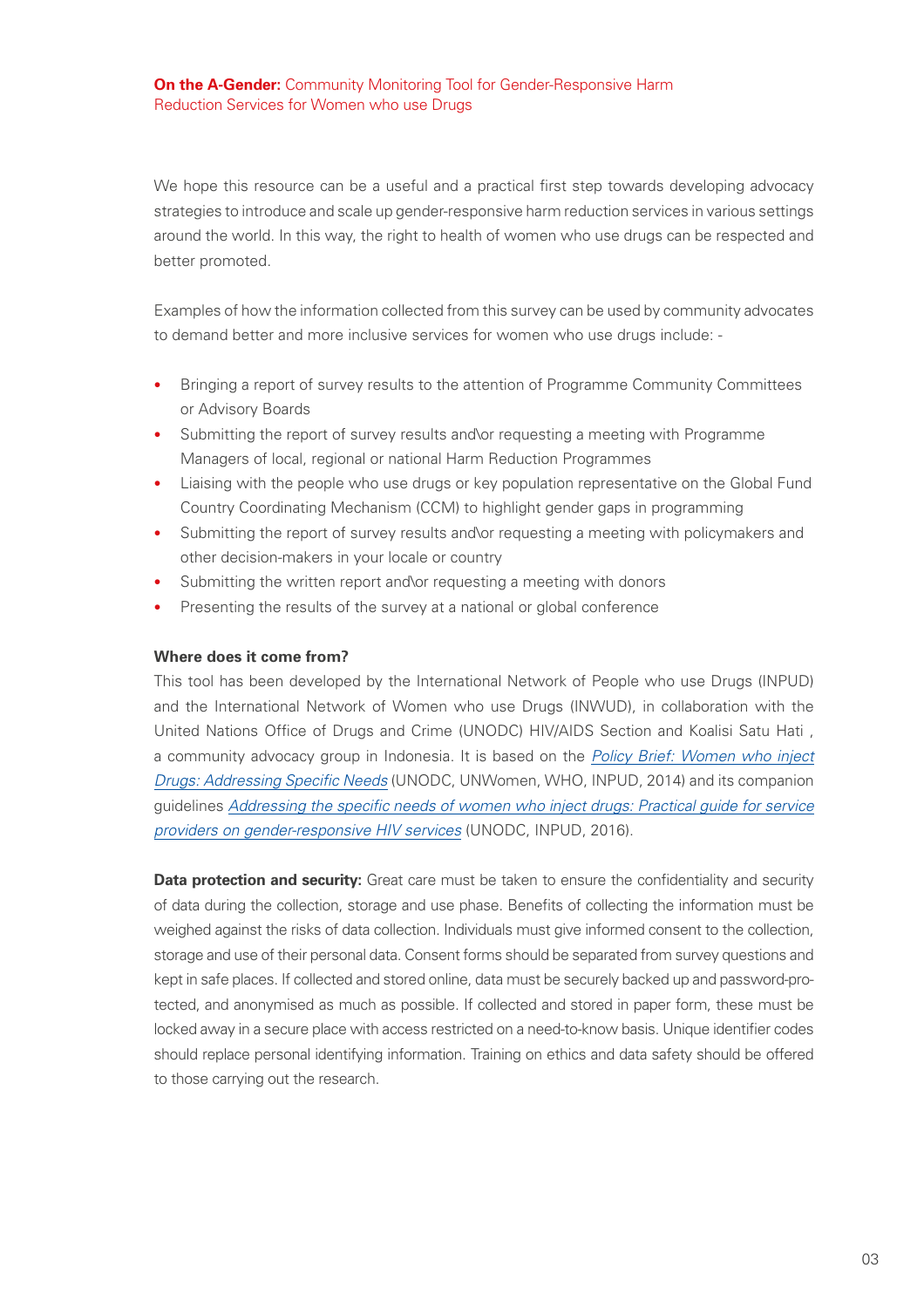# Informed Consent

The purpose of this survey is to assess the current state of gender-responsive harm reduction services for people who use drugs, including their accessibility and quality.

This survey has been developed by the International Network of People who use Drugs (INPUD), the International Network of Women who use Drugs (INWUD), in collaboration with Koalisi Satu Hati. It is based on normative guidance published by the United Nations Office on Drugs and Crime (UNODC) HIV/AIDS Section.

Your participation in this survey is voluntary. If you decide to not participate in this survey or withdraw at any time, it will not pose a problem and it will not affect your access to harm reduction or drug treatment services in any way.

The survey involves answering a series of questions that will be asked by a peer interviewer. The whole survey will take approximately 35 minutes. Your responses will be confidential, and any identifying information such as your name or email address will not be shared with any authorities or the service you are evaluating.

By participating in this survey, you are providing valuable information to identify challenges in harm reduction for women who use drugs.

If you have any questions, feel free to ask at any point of the survey.

Thank you.

I hereby voluntarily agree to complete this survey to assess gender-responsive harm reduction services. I will attempt to answer each question honestly and truthfully. As proof of my assent, I am signing this informed consent.

| (Nickname or Unique Identifier Code) |        |             |
|--------------------------------------|--------|-------------|
|                                      |        | (Signature) |
|                                      |        |             |
| (Complete Name)                      | (Date) | (Signature) |

 $\chi$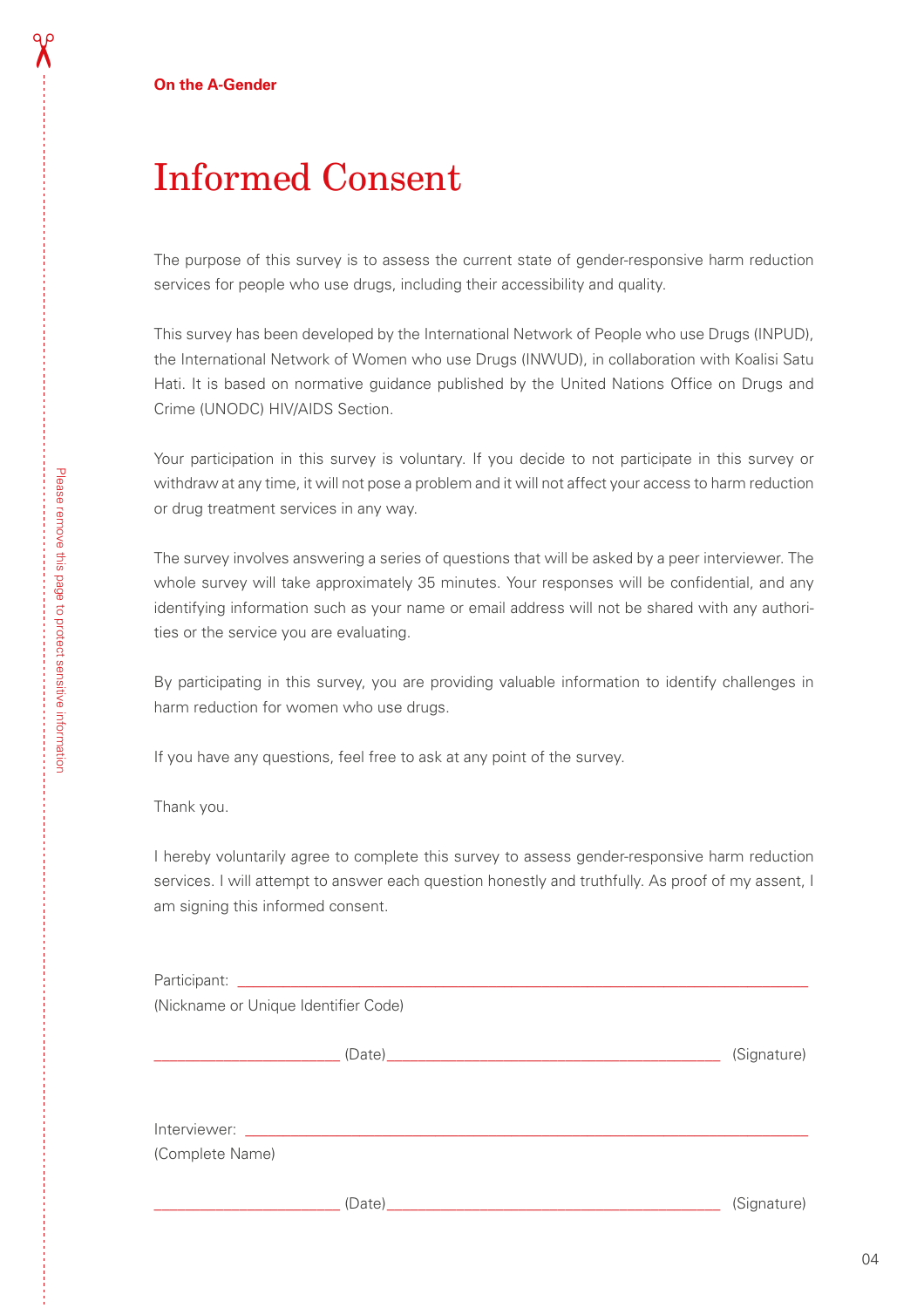#### **Basic information and Demographic Data**

- 1. What is the name of the organisation/clinic/programme being evaluated?
- 2. Where is the location of the organisation/clinic/programme?
- 3. How old are you? \_\_\_\_\_\_\_\_ years old
- 4. How long have you used drugs?
	- $\Box$  < 1 year
	- $\Box$  1-5 years
	- $\Box$  6 -10 years
	- $\Box$  10-15 years
	- $\Box$  > 15 years
- 5. In what ways do you use drugs? Multiple answers are fine
	- $\overline{\phantom{a}}$  Inject
	- Smoke (pipe/straw)
	- Snort
	- Other (please state) \_\_\_\_\_\_\_\_\_\_\_\_\_\_\_\_\_\_\_\_\_\_\_\_\_\_\_\_\_\_\_\_\_\_\_\_\_\_\_\_\_\_\_\_\_\_\_\_\_\_\_\_\_\_\_\_\_\_\_
- 6. Are you part of a drug user organisation or network? (If yes please name)
- 7. Do you identify as a transgender woman<sup>4</sup>?

| ≘s<br>J |
|---------|
|         |

\_\_\_\_\_\_\_\_\_\_\_\_\_\_\_\_\_\_\_\_\_\_\_\_\_\_\_\_\_\_\_\_\_\_\_\_\_\_\_\_\_\_\_\_\_\_\_\_\_\_\_\_\_\_\_\_\_\_\_\_\_\_\_\_\_\_\_\_\_\_\_\_\_\_\_\_\_\_\_\_\_

<sup>4</sup> Transgender is used in this survey to describe persons whose gender identity (their sense of their gender) is different from the sex they were assigned at birth. It is not a diagnostic term and is not a medical or psychological condition.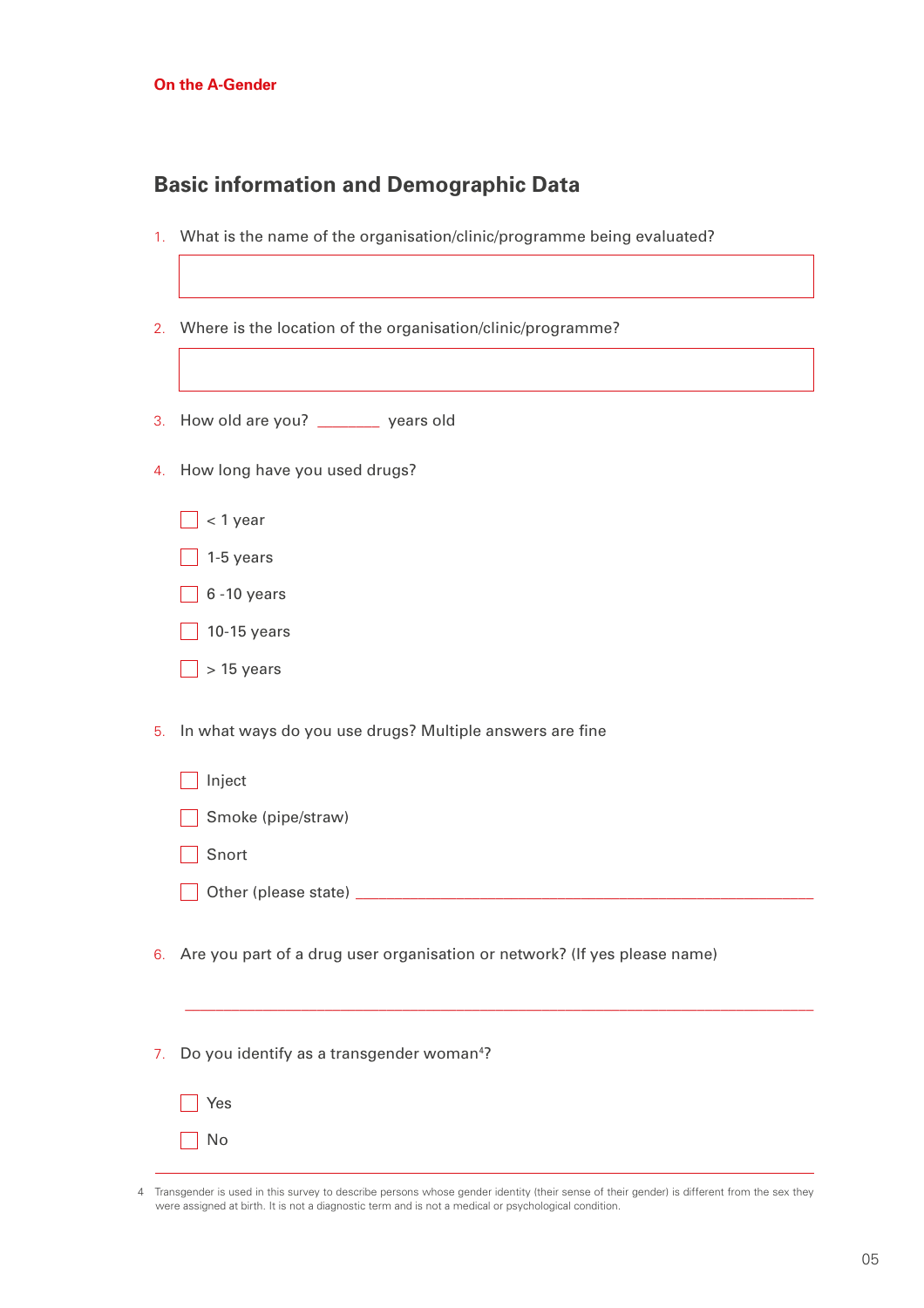#### **Your Service Use**

- 8. Which services do you use at the organisation/clinic/programme you are evaluating? Please mark all that apply.
	- Opioid substitution therapy (OST)
	- Needle and syringe programmes (NSPs)
	- $\Box$  HIV testing and counselling (HTC)
	- Antiretroviral therapy (ART)
	- $\Box$  Treatment of sexually transmitted infections (STI)
	- Condom distribution
	- **Prevention, vaccination, diagnosis and treatment for viral hepatitis**
	- $\Box$  Prevention, diagnosis and treatment of tuberculosis
	- Naloxone and overdose management
	- Additional services offered: \_\_\_\_\_\_\_\_\_\_\_\_\_\_\_\_\_\_\_\_\_\_\_\_\_\_\_\_\_\_\_\_\_\_\_\_\_\_\_\_\_\_\_\_\_\_\_\_\_\_\_
- 9. When was the last time you visited the organisation/clinic/programme you are evaluating?
	- $\Box$  This week
	- Over a week ago
	- Over 2 weeks ago
	- Over a month ago
	- Over 3 months ago
	- Over a year ago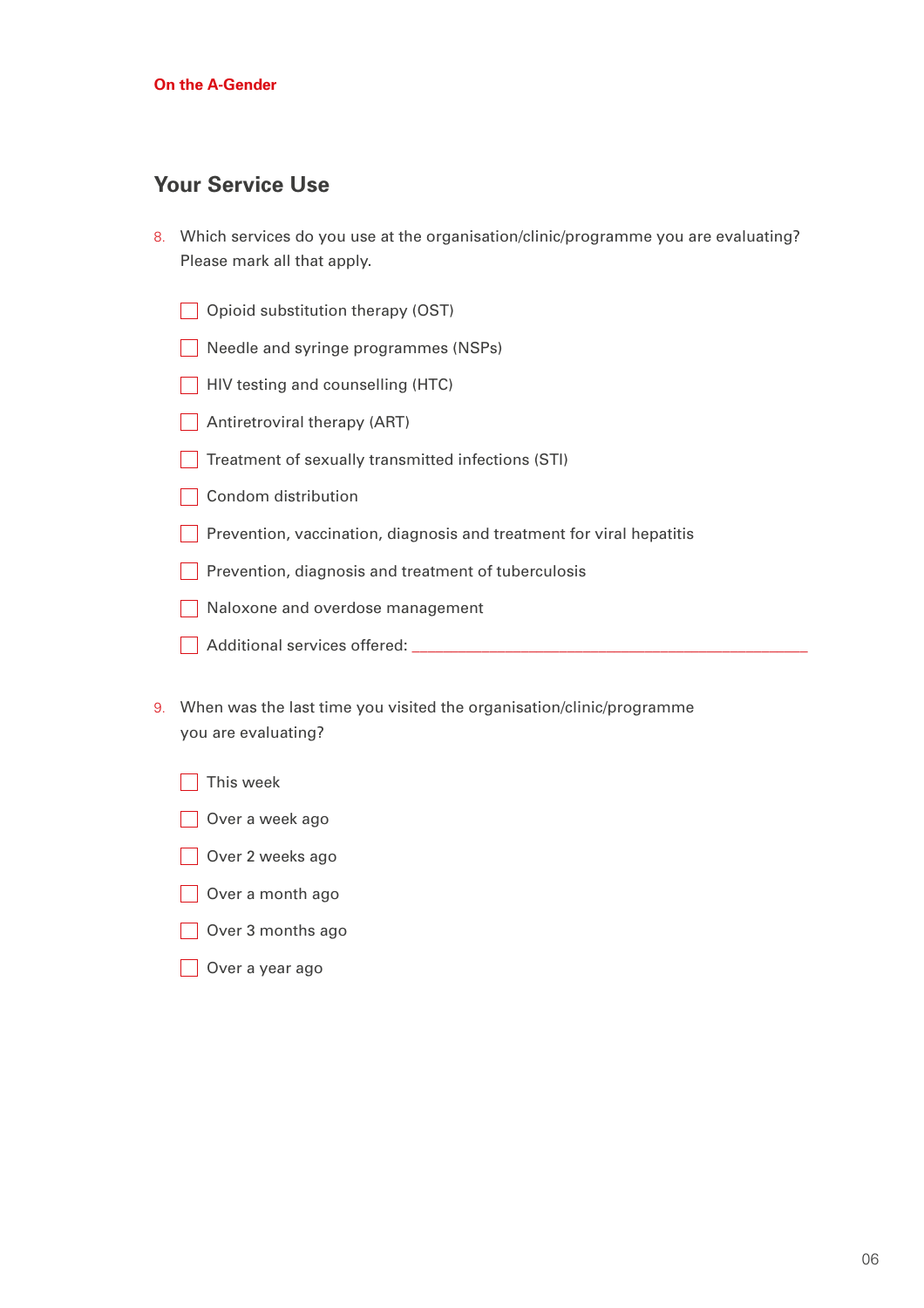#### **Common Barriers**

| 10. What are the barriers for you to access harm reduction services? (multiple answers |  |  |  |  |
|----------------------------------------------------------------------------------------|--|--|--|--|
| allowed)                                                                               |  |  |  |  |

- Lack of cost for transportation to the organisation/clinic/programme
- Concerns for your own personal safety (e.g. possibility of police arrest or violence)
- Cost of services are too expensive for you
- Service hours do not suit you
- ◯ Concerns about your information being shared with authorities or being outed as a drug user in your local community
- **Limited services are available**
- Bad attitude of healthcare workers (discriminating behaviour towards you)
- You are too busy with work
- No childcare is offered at the organisation/clinic/programme
- Partners or family are against you visiting the organisation/clinic/programme

\_\_\_\_\_\_\_\_\_\_\_\_\_\_\_\_\_\_\_\_\_\_\_\_\_\_\_\_\_\_\_\_\_\_\_\_\_\_\_\_\_\_\_\_\_\_\_\_\_\_\_\_\_\_\_\_\_\_\_\_\_\_\_\_\_\_\_\_\_\_\_\_\_\_\_\_\_\_

\_\_\_\_\_\_\_\_\_\_\_\_\_\_\_\_\_\_\_\_\_\_\_\_\_\_\_\_\_\_\_\_\_\_\_\_\_\_\_\_\_\_\_\_\_\_\_\_\_\_\_\_\_\_\_\_\_\_\_\_\_\_\_\_\_\_\_\_\_\_\_\_\_\_\_\_\_\_

\_\_\_\_\_\_\_\_\_\_\_\_\_\_\_\_\_\_\_\_\_\_\_\_\_\_\_\_\_\_\_\_\_\_\_\_\_\_\_\_\_\_\_\_\_\_\_\_\_\_\_\_\_\_\_\_\_\_\_\_\_\_\_\_\_\_\_\_\_\_\_\_\_\_\_\_\_\_

\_\_\_\_\_\_\_\_\_\_\_\_\_\_\_\_\_\_\_\_\_\_\_\_\_\_\_\_\_\_\_\_\_\_\_\_\_\_\_\_\_\_\_\_\_\_\_\_\_\_\_\_\_\_\_\_\_\_\_\_\_\_\_\_\_\_\_\_\_\_\_\_\_\_\_\_\_\_

- Rules and regulation of the organisation/clinic/programme are too strict
- Other: \_\_\_\_\_\_\_\_\_\_\_\_\_\_\_\_\_\_\_\_\_\_\_\_\_\_\_\_\_\_\_\_\_\_\_\_\_\_\_\_\_\_\_\_\_\_\_\_\_\_\_\_\_\_\_\_\_\_\_\_\_\_\_\_\_\_\_\_\_\_\_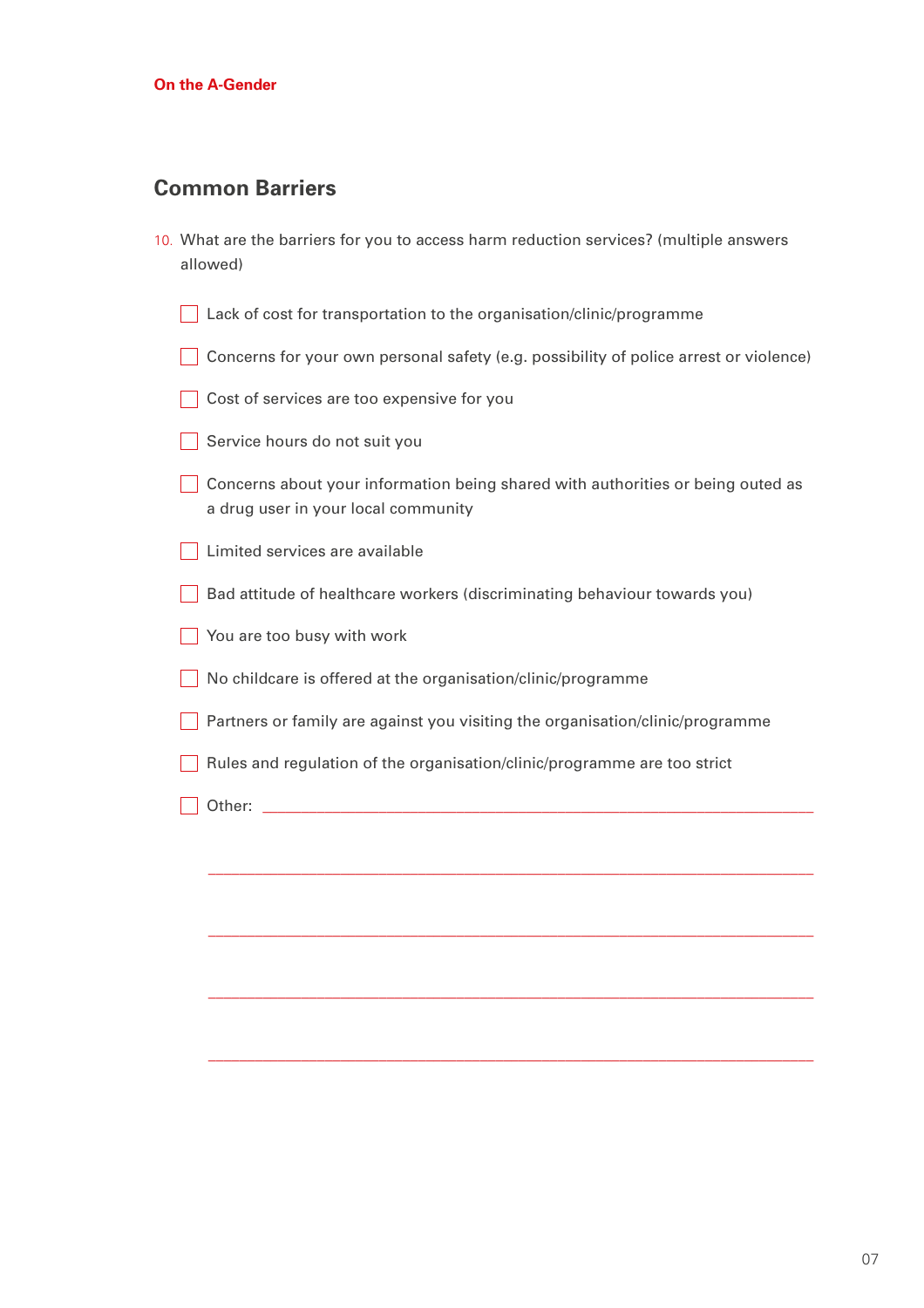### **Gender-sensitive Services Offered**

| <b>Access and availability</b>                                                                         | <b>Yes</b> | <b>No</b> | Don't know | If yes, does it<br>sufficiently meet<br>needs? |
|--------------------------------------------------------------------------------------------------------|------------|-----------|------------|------------------------------------------------|
| Outreach specifically for women                                                                        |            |           |            |                                                |
| Outreach specifically for<br>transwomen                                                                |            |           |            |                                                |
| Service is easy to access<br>(e.g. short travel time)                                                  |            |           |            |                                                |
| Service is discreetly located<br>(respects confidentiality)                                            |            |           |            |                                                |
| Includes women-friendly hours <sup>5</sup>                                                             |            |           |            |                                                |
| Provides childcare                                                                                     |            |           |            |                                                |
| Provides women-only waiting<br>areas and/or women-only times                                           |            |           |            |                                                |
| Low-threshold service<br>e.g. no appointments needed,<br>short waiting times etc.                      |            |           |            |                                                |
| Provides additional commodities,<br>services or activities (e.g. showers,<br>nutritional support etc.) |            |           |            |                                                |
| Drop-in centre with<br>women-only hours                                                                |            |           |            |                                                |
| Runs women-only peer<br>support groups                                                                 |            |           |            |                                                |
| Runs transwomen-only peer<br>support groups                                                            |            |           |            |                                                |

11. Does the organisation/clinic/programme offer the following?

Additional comments on accessibility and availability of services for women at this organisation/ clinic/programme:

<sup>5</sup> This means that harm reduction services are open at times that match the schedules and needs of women who are working or have childcare and/or other responsibilities. Decisions on opening hours are best made after consulting with women who use drugs.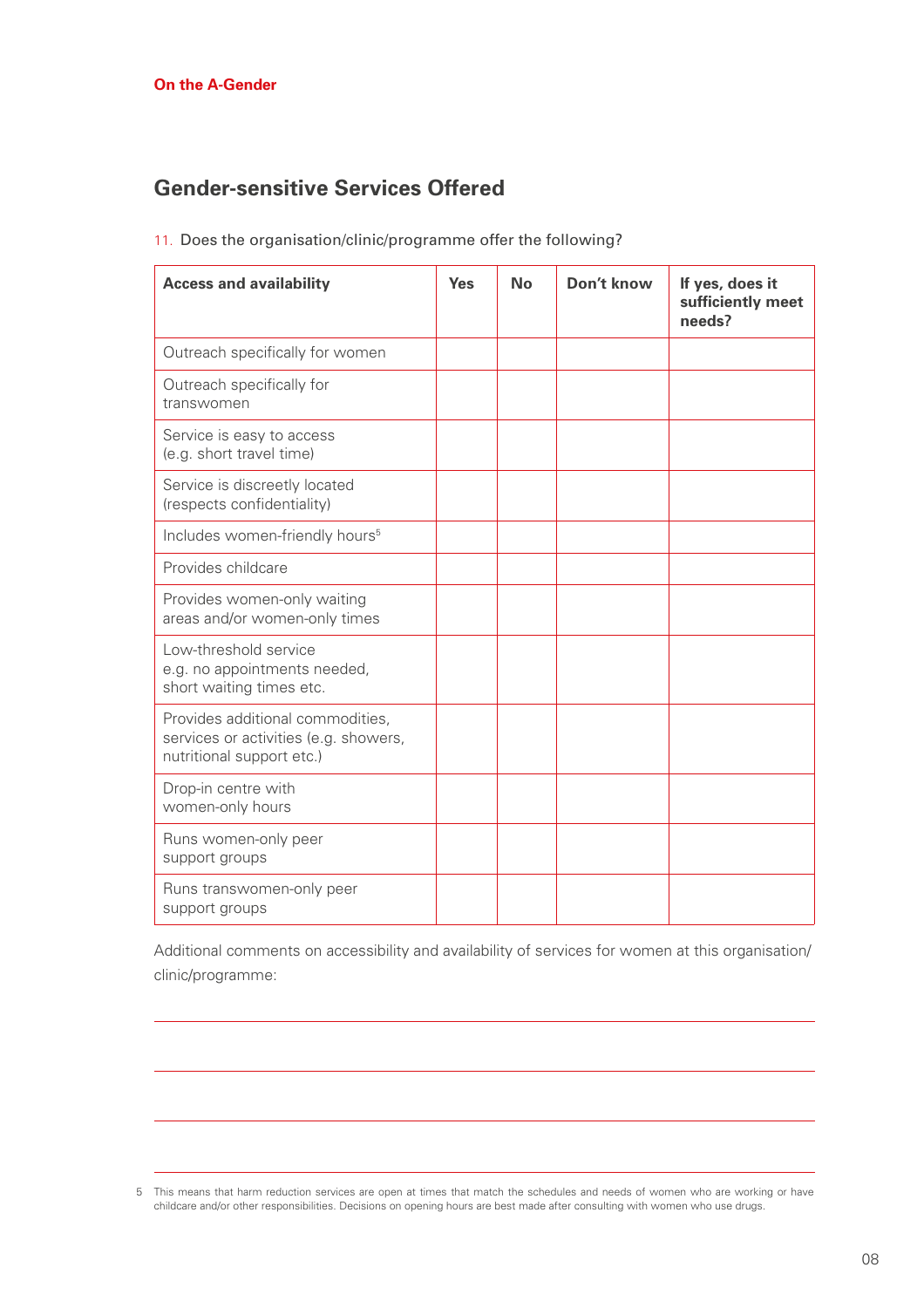12. Are the following additional services integrated into the organisation/clinic/ programme, or are there effective referral or linkage processes in place?

| <b>Additional services</b>                                                                                                                           | Integrated <sup>6</sup><br>into existing<br>service | <b>Referral</b><br>process<br>in place | Linkages <sup>7</sup><br>to other<br>services | Don't<br>know | No service<br>in place |
|------------------------------------------------------------------------------------------------------------------------------------------------------|-----------------------------------------------------|----------------------------------------|-----------------------------------------------|---------------|------------------------|
| Couples support for harm<br>reduction (for equal sharing of<br>responsibility for reducing health<br>and social harms between both<br>partners)      |                                                     |                                        |                                               |               |                        |
| Legal advice and support                                                                                                                             |                                                     |                                        |                                               |               |                        |
| Counselling or mental<br>health support                                                                                                              |                                                     |                                        |                                               |               |                        |
| Advice and support for pregnant<br>women (including for PMTCT)                                                                                       |                                                     |                                        |                                               |               |                        |
| Sexual health services (e.g.<br>prevention and treatment of STI's)                                                                                   |                                                     |                                        |                                               |               |                        |
| Family planning<br>(e.g. contraception)                                                                                                              |                                                     |                                        |                                               |               |                        |
| Gender-based violence services<br>and programmes (specific legal<br>support, sexual assault kits,<br>counselling and safety strategies) <sup>8</sup> |                                                     |                                        |                                               |               |                        |
| Safe houses/shelters for women<br>and transwomen in abusive and<br>violent situations                                                                |                                                     |                                        |                                               |               |                        |
| Educational/employment<br>opportunities                                                                                                              |                                                     |                                        |                                               |               |                        |
| Seminars/workshops on health,<br>gender-based violence etc.                                                                                          |                                                     |                                        |                                               |               |                        |
| Drug consumption room                                                                                                                                |                                                     |                                        |                                               |               |                        |

Additional comments on integration of, referrals and linkages to additional services:

<sup>6</sup> Integration in this context means that the additional service is being provided at the same physical location as the organisation/clinic/ programme being evaluated.

<sup>7</sup> Linkages to other services means that the organisation/clinic/programme follows up on referrals to additional services in order to facilitate and support your enrolment and attendance in other services and programmes.

<sup>8</sup> For the purposes of this document, gender-based violence refers to physical, mental, emotional and other forms of abuse and harassment directed towards women, including transwomen.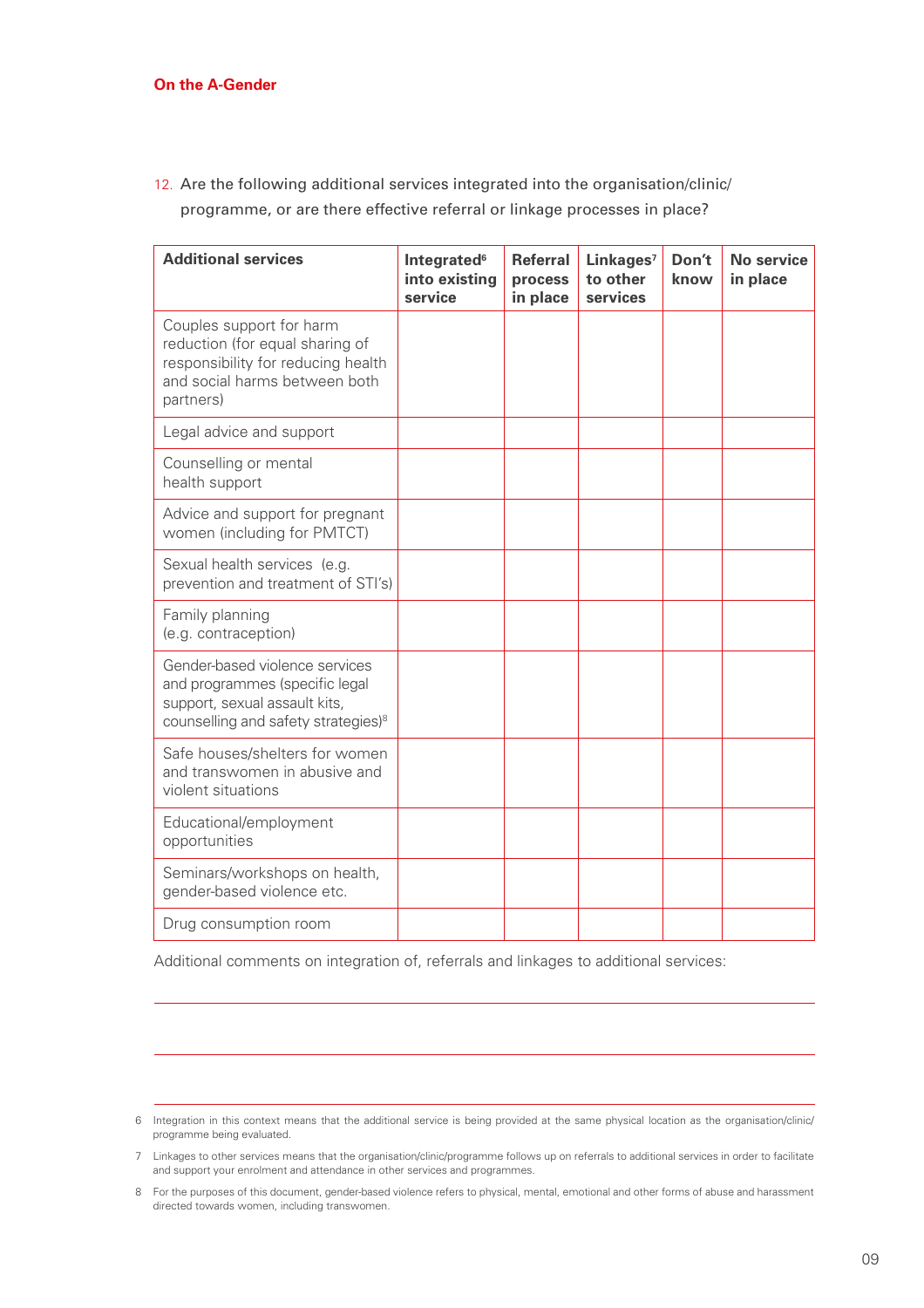## **Gender-responsive Staffing**

13. Do the staff at the organisation/clinic/programme meet the following:

| <b>Staffing considerations</b>                                                         | Yes, definitely | Yes, mostly | <b>Sometimes</b> | No, not at all |
|----------------------------------------------------------------------------------------|-----------------|-------------|------------------|----------------|
| Does it appear the staff<br>have been trained on<br>women's needs?                     |                 |             |                  |                |
| Does it appear the staff<br>have been trained on<br>transwomen's needs?                |                 |             |                  |                |
| Do the staff make all<br>women feel welcome and<br>safe?                               |                 |             |                  |                |
| Is there a good ratio of<br>female-to-male staff?                                      |                 |             |                  |                |
| Can service users request<br>to only see female staff?                                 |                 |             |                  |                |
| Do the staff have a<br>non-judgmental attitude<br>towards women who<br>use drugs?      |                 |             |                  |                |
| Do the staff have a<br>non-judgmental attitude<br>towards transwomen<br>who use drugs? |                 |             |                  |                |
| Do women work across all<br>levels of the service e.g.<br>are there female doctors?    |                 |             |                  |                |

Are there any comments you'd like to add about staff attitude and approach or anything else about staff behaviour you think could be improved?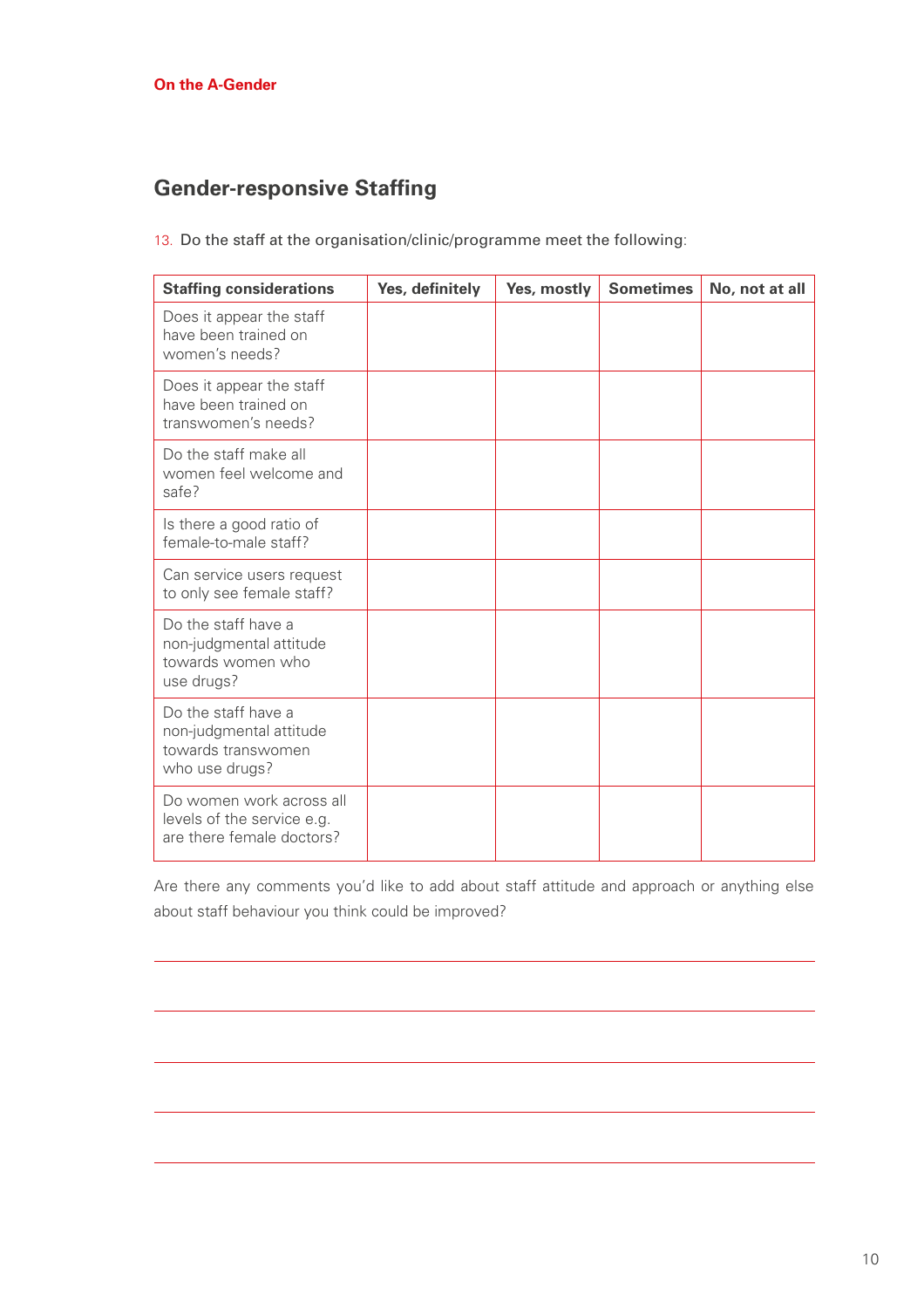## **Community Involvement**

14. Does the organisation/clinic/programme you're evaluating involve the community of people who use drugs in the following ways?

| <b>Community involvement</b>                                                                                                                              | Yes,<br>definitely | Yes,<br>mostly | <b>Sometimes</b> | No, not<br>at all | Don't<br>know |
|-----------------------------------------------------------------------------------------------------------------------------------------------------------|--------------------|----------------|------------------|-------------------|---------------|
| Women who use drugs are engaged<br>in stages of planning, implementation,<br>and monitoring                                                               |                    |                |                  |                   |               |
| Transwomen who use drugs are<br>engaged in stages of planning,<br>implementation and monitoring                                                           |                    |                |                  |                   |               |
| Women who use drugs are paid<br>employees or employed as peer<br>outreach workers                                                                         |                    |                |                  |                   |               |
| Transwomen who use drugs are<br>paid employees or employed as<br>peer outreach workers                                                                    |                    |                |                  |                   |               |
| Women who use drugs hold positions<br>in the management structure                                                                                         |                    |                |                  |                   |               |
| Transwomen who use drugs hold<br>positions in the management structure                                                                                    |                    |                |                  |                   |               |
| Policies of the organisation are relevant<br>for staff who use drugs and protective<br>of their safety and human rights                                   |                    |                |                  |                   |               |
| Community can bring issues and<br>solutions to the attention of the<br>service-provider through processes<br>and mechanisms e.g. a community<br>committee |                    |                |                  |                   |               |
| Women in all their diversity are<br>comfortable and feel welcome                                                                                          |                    |                |                  |                   |               |

Are there any comments you'd like to add about how well the organisation/clinic/programme involve the community of people who use drugs?

*You have now completed all questions. Thank you for your time and contribution to this survey which will be used to help advocate for better access and quality of harm reduction services for women in all their diversity.*